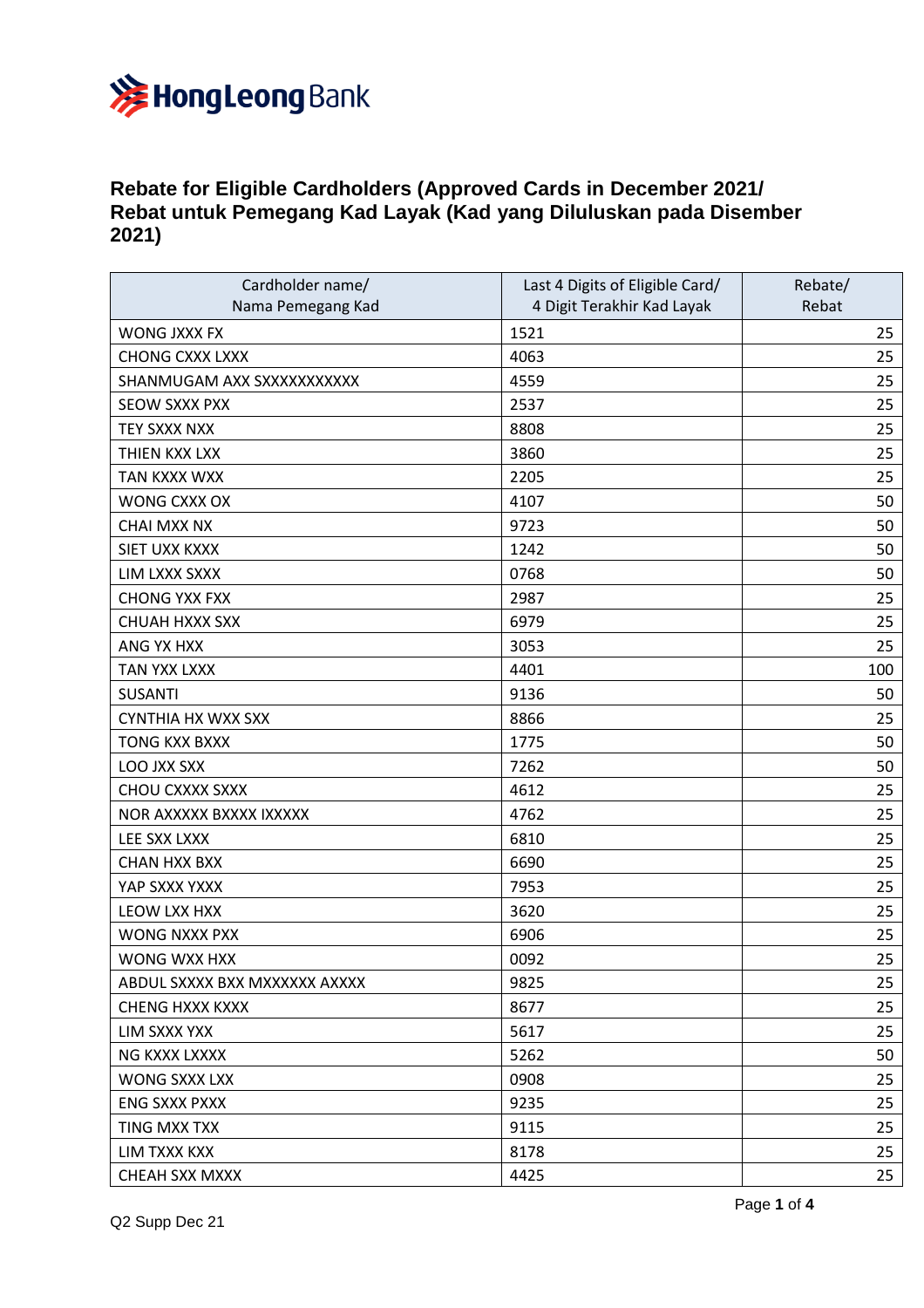

| HASLIZA BXXXX MXX              | 3072 | 75 |
|--------------------------------|------|----|
| <b>CONNIE NX</b>               | 3578 | 50 |
| LEE WXX SXXXXX                 | 9677 | 25 |
| POH KXXX HXX                   | 0910 | 25 |
| <b>GOH EXX KXXX</b>            | 2002 | 25 |
| YEO MXX AX                     | 6270 | 25 |
| STACEY BXXX SXX JXX            | 2108 | 50 |
| SOON NXXX EX                   | 9766 | 25 |
| CHONG CXXXXX YXX               | 6466 | 25 |
| WONG YXXX YXXXX                | 4151 | 25 |
| <b>TANG LXX LXX</b>            | 5622 | 25 |
| TUAN ZXXXXXXX BXXXX TXXX IXXXX | 8201 | 25 |
| LEONG CXXXX YXX                | 1504 | 75 |
| LIANG WXX SXXXX                | 3973 | 25 |
| CHUA CXXXX GXXX                | 6810 | 25 |
| CHAI JXXX JXXXX                | 6243 | 25 |
| LAU PXXX PXXX                  | 9894 | 75 |
| <b>GUI LXX PXXX</b>            | 4035 | 25 |
| LING KXX GXX                   | 7094 | 25 |
| <b>QUAH KXX CXXXX</b>          | 7331 | 50 |
| JAAFAR BXX JXXXXXX             | 0632 | 50 |
| NG KXXX WXX                    | 5449 | 25 |
| <b>BOON SXXX CXXX</b>          | 9493 | 25 |
| HOH WXX HXXXX                  | 4213 | 25 |
| FUNG LX CXXX                   | 9347 | 75 |
| LAW SXX PXXXX                  | 1507 | 50 |
| <b>MOON JXXXXXX</b>            | 6953 | 50 |
| KO SXXX CXXXX                  | 8596 | 25 |
| LOH SXXX MXXX                  | 3351 | 25 |
| KHA CXXXX WXX                  | 6335 | 25 |
| CHEW YXXX YXX                  | 7680 | 25 |
| <b>TAN SXX YXX</b>             | 3312 | 25 |
| LEE SXXX LXXX                  | 1569 | 25 |
| TAN WXX XXXXX                  | 4786 | 25 |
| <b>GOH GXX CXXX</b>            | 4320 | 25 |
| LEE TXX CXXX                   | 1547 | 25 |
| <b>TSEU VX SXX</b>             | 2960 | 25 |
| MAK PXXX PXX                   | 8805 | 25 |
| LIM KXX WXX                    | 0432 | 25 |
| TOH MXX YXXX                   | 6592 | 25 |
| DOREEN LXX KXXX HXX            | 5606 | 25 |
| LIM CXXXX SXXXX                | 4361 | 25 |
|                                |      |    |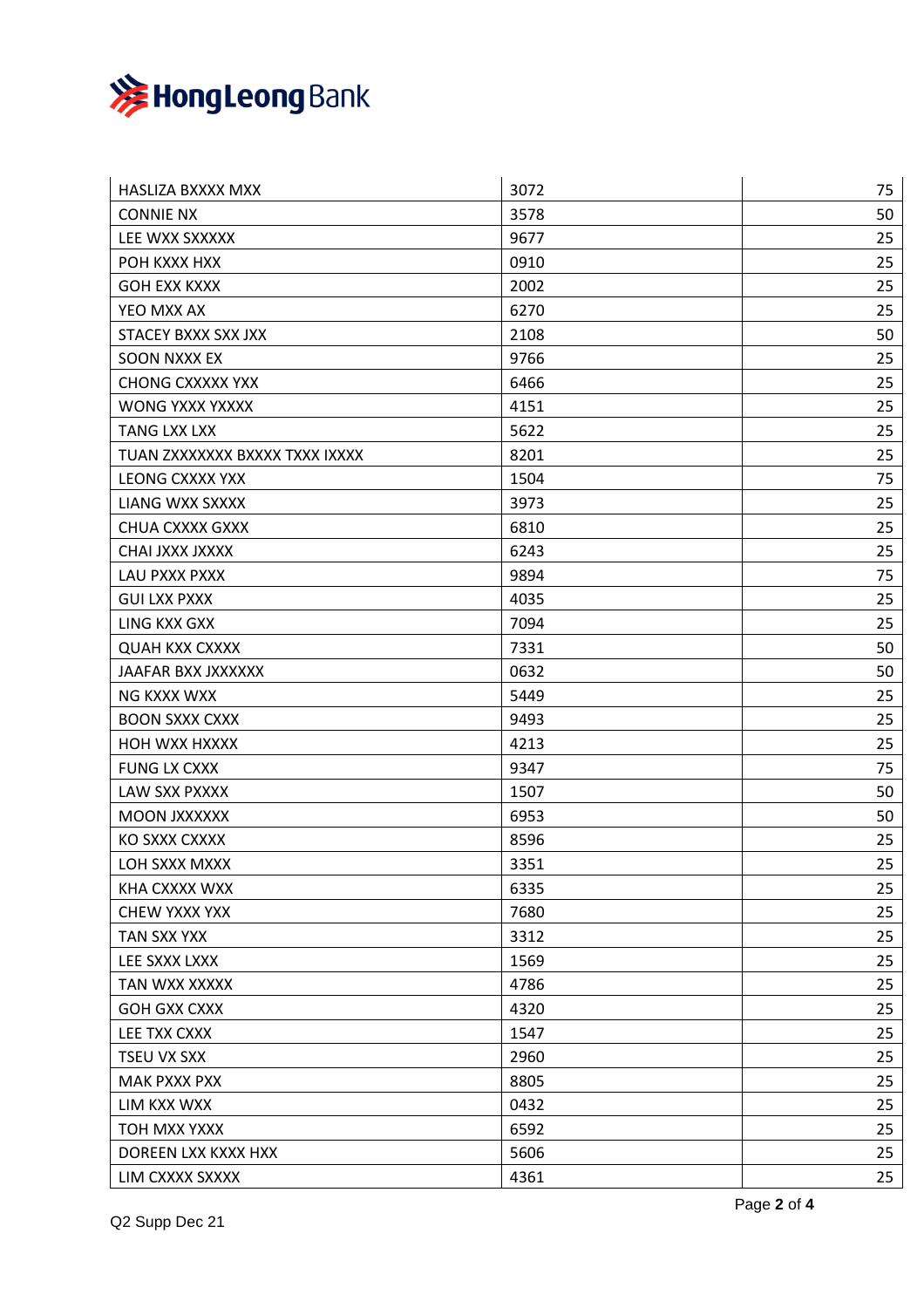

| <b>TAN PXX TXXX</b>            | 8964 | 25 |
|--------------------------------|------|----|
| LEE MXX LXX                    | 8591 | 25 |
| TAN KXX WXXX                   | 3153 | 25 |
| FABIAN GXX KXXX CXXXXX         | 1330 | 25 |
| LIO TXX YXXX                   | 7467 | 25 |
| WONG KXX GXXX                  | 8736 | 25 |
| CHOO KXXX HXX                  | 0696 | 50 |
| TEOH AX LXXX                   | 3859 | 25 |
| KHOO BXXX HXXX                 | 2576 | 25 |
| <b>TIONG SXXX JXX</b>          | 3285 | 75 |
| YONG HXX SXXX                  | 4462 | 25 |
| LIM SXXX YXXX                  | 8369 | 25 |
| NORAZLINE BXXXX SXXX           | 6216 | 25 |
| LEE CXXX SXXX                  | 1945 | 25 |
| <b>CHOON WXX HXX</b>           | 8978 | 25 |
| <b>THANG WXX YXX</b>           | 9958 | 25 |
| KHOR KXXX TXXX                 | 6487 | 25 |
| NG SXXX PXXXX                  | 8061 | 25 |
| <b>CHAI CXXX</b>               | 7204 | 25 |
| <b>CHUNG CXXX MXX</b>          | 1531 | 25 |
| <b>CHONG KXX KXXX</b>          | 4612 | 25 |
| TEO BXXX KXX                   | 9002 | 25 |
| WONG HXX JXXX                  | 9822 | 25 |
| YEO KXX SXXX                   | 4171 | 25 |
| MUHAMMAD RXXXXX LXX BXX AXXXXX | 1090 | 50 |
| TAY ZXX HXXX                   | 0042 | 50 |
| <b>LING KXX</b>                | 4602 | 25 |
| KAM WXX OXX                    | 9643 | 25 |
| TAI YXXXX LXX                  | 1437 | 25 |
| LAU TXXX HXX                   | 8493 | 50 |
| KOK KXX LXXXX                  | 7705 | 25 |
| LEE EXX KXXX                   | 3585 | 25 |
| CHOO YXX MXX                   | 0766 | 50 |
| LILIAN HX SXXXXXX              | 4519 | 25 |
| NGIAN SXXX PXXX                | 6428 | 25 |
| YAP SXXX HXX                   | 4936 | 25 |
| VICTOR CXXX KXX FXX            | 5180 | 25 |
| <b>CHEW PXXX PXXX</b>          | 3422 | 25 |
| PHUA KXXX LXX                  | 7305 | 25 |
| LEW WXX YXX                    | 1420 | 25 |
| CHANG CXXX CXXXX               | 3276 | 50 |
| LAI TXXX TXXXXX                | 8082 | 25 |